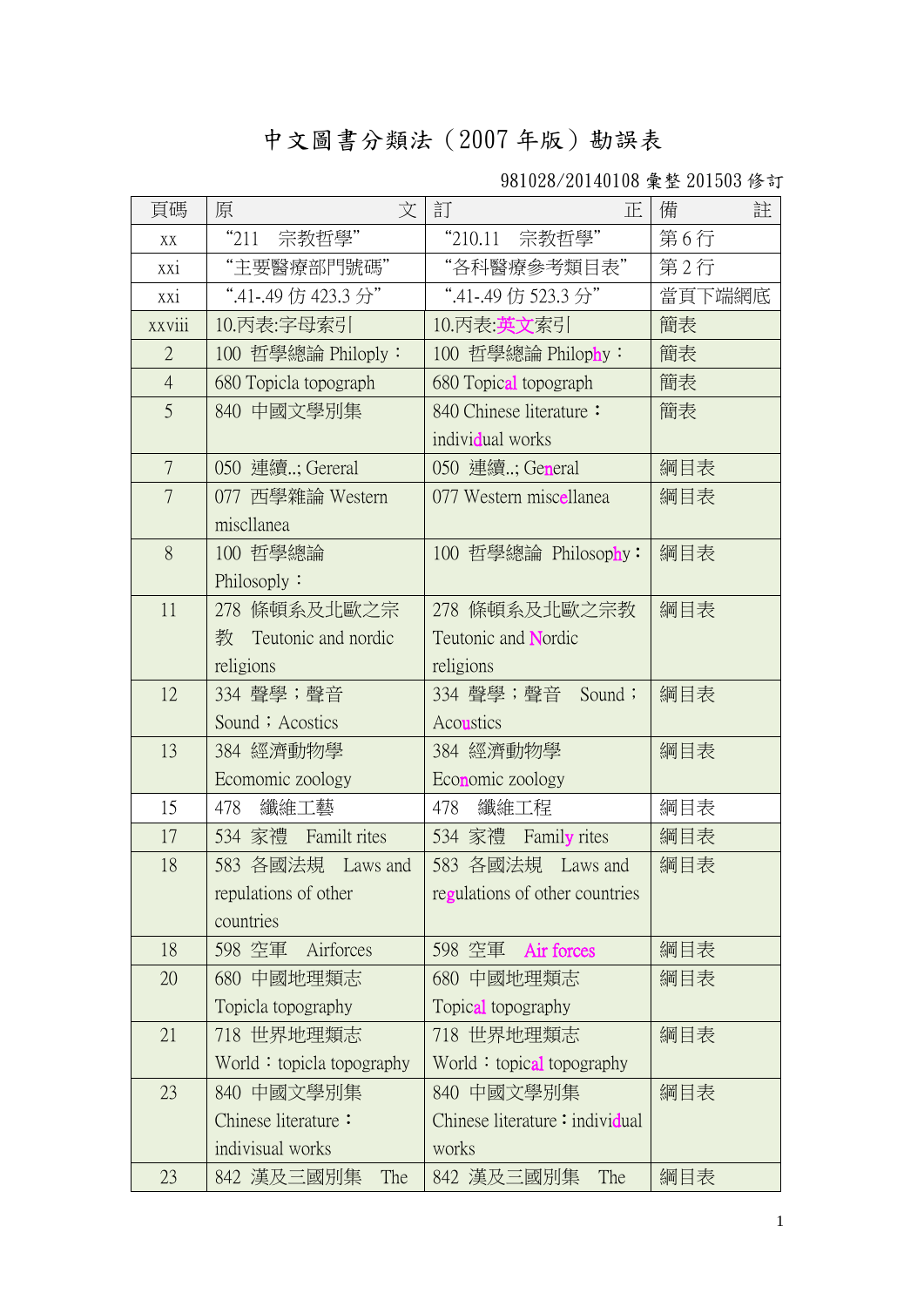|    | Han-Dynasty and The Three         | Han-Dynasty and The Three               |             |
|----|-----------------------------------|-----------------------------------------|-------------|
|    | Kingdoms: indivisual works        | Kingdoms: individual works              |             |
| 23 | 843 晉及南北朝別集                       | 843 晉及南北朝別集                             | 綱目表         |
|    | The Tsin Dynasty and The          | The Tsin Dynasty and The                |             |
|    | South-North                       | South-North                             |             |
|    | Dynasties: indivisual works       | Dynasties $\therefore$ individual works |             |
| 23 | 844 唐及五代別集<br>The                 | 844 唐及五代別集<br>The                       | 綱目表         |
|    | Tang Dynasty and The Five         | Tang Dynasty and The Five               |             |
|    | Dynasties $:$ indivisual works    | Dynasties $\therefore$ individual works |             |
| 23 | 845 宋及遼金元別集                       | 845 宋及遼金元別集                             | 綱目表         |
|    | The Sung Dynasty, The             | The Sung Dynasty, The King              |             |
|    | King Dynasty                      | Dynasty                                 |             |
|    |                                   |                                         |             |
|    | nd The Yuan-Dynasty:              | nd The Yuan-Dynasty:                    |             |
|    | indivisual works                  | individual works                        |             |
| 23 | 846 明代別集 The Ming                 | 846 明代別集 The Ming                       | 綱目表         |
|    | Dynasty $:$ indivisual works      | Dynasty $:$ individual works            |             |
| 23 | 847 清代別集<br>The                   | 847 清代別集 The Ching                      | 綱目表         |
|    | Ching Dynasty $\colon$ indivisual | Dynasty $:$ individual works            |             |
|    | works                             |                                         |             |
| 23 | 848 現代別集                          | 848 現代別集                                | 綱目表         |
|    | Contemporary: indivisual          | Contemporary: individual                |             |
|    | works                             | works                                   |             |
| 24 | 858 民間文學;俗文學                      | 858 民間文學;俗文學                            | 綱目表         |
|    | Folk literature ; Popupar         | Folk literature ; Popular               |             |
|    | literatiure                       | literature                              |             |
| 25 | 921 建築藝術設計                        | 921 建築藝術設計                              | 綱目表         |
|    | Architectual design               | Architectural design                    |             |
| 34 | 019<br>讀書法 Rending                | 019<br>讀書法 Reading                      |             |
| 37 | 023.8 特殊資料                        | 023.8 特殊資料利用                            |             |
|    | 利用包括                              | 科用包括                                    |             |
|    |                                   |                                         |             |
| 53 | 第二法:分散方式                          | 第二法:集中方式                                | 當頁左欄        |
|    |                                   |                                         |             |
| 57 | 宗教哲學 211                          | 宗教哲學 210.11                             | 哲學參考類目<br>表 |
| 59 | 論語分篇<br>121.225                   | 121.228<br>論語分篇                         |             |
|    | 學而                                | 學而                                      | 從經書複分表      |
|    | .225/01                           | .228/01                                 |             |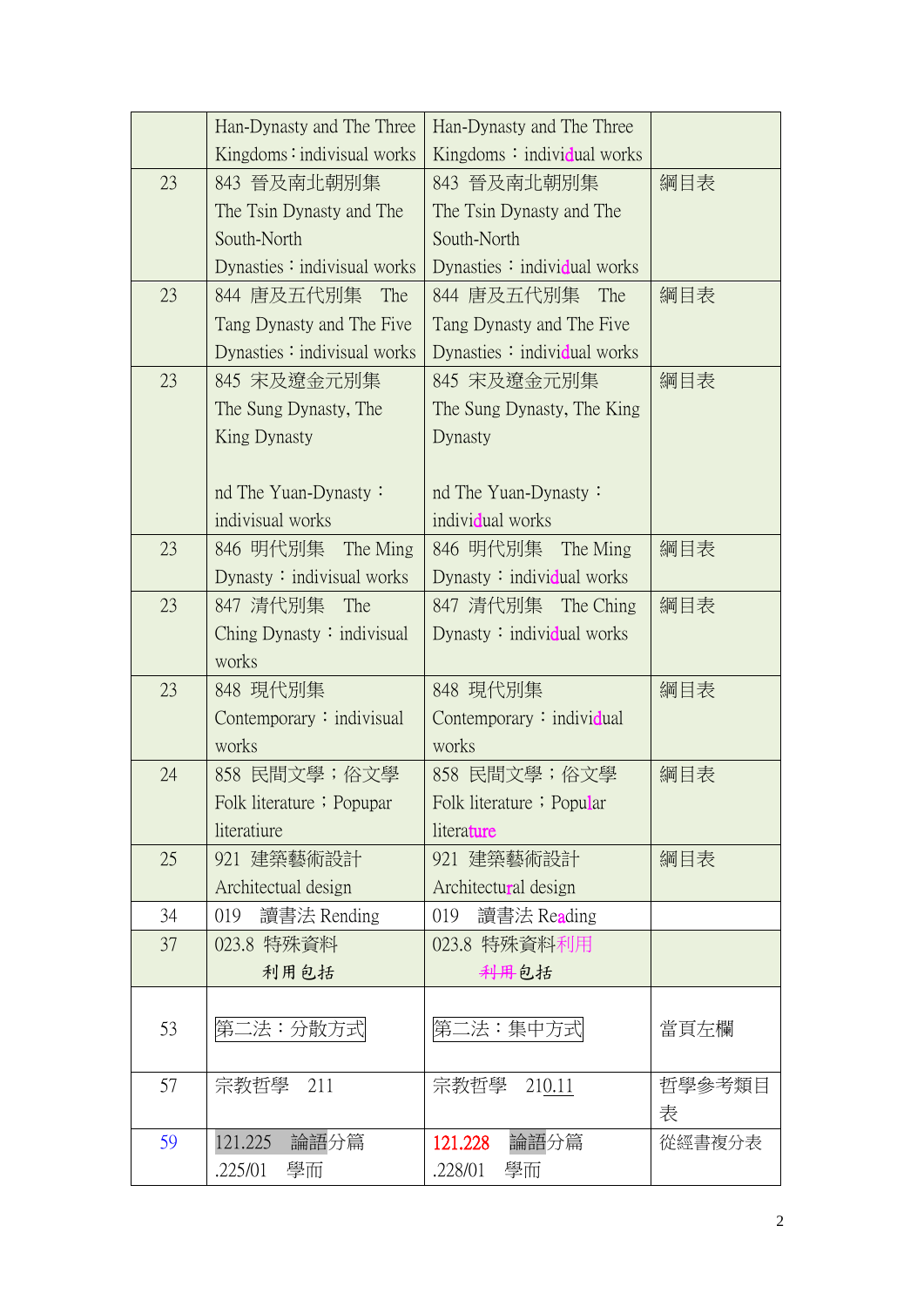|    | .225/02<br>為政             | .228/02<br>為政             |        |
|----|---------------------------|---------------------------|--------|
|    | 八佾<br>.225/03             | .228/03<br>八佾             |        |
|    | .225/04<br>里仁             | 里仁<br>.228/04             |        |
|    | .225/05<br>公冶長            | .228/05<br>公冶長            |        |
|    | .225/06<br>雍也             | .228/06<br>雍也             |        |
|    | 述而<br>.225/07             | 述而<br>.228/07             |        |
|    | .225/08<br>泰伯             | .228/08<br>泰伯             |        |
|    | 子罕<br>.225/09             | 子罕<br>.228/09             |        |
|    | .225/10<br>郷黨             | 鄉黨<br>.228/10             |        |
|    | 先進<br>.225/11             | 先進<br>.228/11             |        |
|    | .225/12<br>顏淵             | .228/12<br>顏淵             |        |
|    | .225/13<br>子路             | .228/13<br>子路             |        |
|    | .225/14<br>憲問             | .228/14<br>憲問             |        |
|    | .225/15<br>衛靈公            | .228/15<br>衛靈公            |        |
|    | .225/16<br>季氏             | .228/16<br>季氏             |        |
|    | 陽貨<br>.225/17             | 陽貨<br>.228/17             |        |
|    | .225/18<br>微子             | 微子<br>.228/18             |        |
|    | 子張<br>.225/19             | .228/19<br>子張             |        |
|    | .225/20<br>堯曰             | .228/20<br>堯曰             |        |
| 60 | 121.265<br>孟子分篇           | 121.268<br>孟子分篇           | 從經書複分表 |
|    |                           |                           |        |
| 64 | 現代哲學 Modern<br>128        | 現代哲學 Modern<br>128        | 左圓括號錯誤 |
|    | Philosophy                | Philosophy                |        |
|    | 1920年代<br>$\cdot$ 2       | 1920年代<br>$\cdot$ 2       |        |
|    | … 王國維)                    | … 王國維                     |        |
|    | $1877 - 1927$ )           | $(1877-1927)$             |        |
|    | 1980年代<br>.8.             | 1980年代<br>$.8\,$<br>… 梁漱溟 |        |
|    | … 梁漱溟)<br>$1893 - 1988$ ) | $(1893-1988)$             |        |
| 67 | 131.95<br>唯物論及馬克斯         | 131.95<br>唯物論及馬克斯         |        |
|    | 主義哲學家                     | 主義哲學家                     |        |
|    | … 户?潤                     | … 戶坂潤(1900-1945)…         |        |
|    | $(1900-1945)$             |                           |        |
| 80 | 149.9<br>澳洲各國哲學           | 149.9 大洋洲各國哲學             |        |
| 88 | 應用心理學<br>177              | 應用心理學<br>177              |        |
|    | 宗教心理學入                    | 宗教心理學入                    |        |
|    | 211.4                     | 210.14                    |        |
| 94 | 198.3129<br>資訊倫理          | 198.312 資訊倫理              |        |
| 95 | 209.92 宗教家傳記              | 209.9<br>宗教傳記             |        |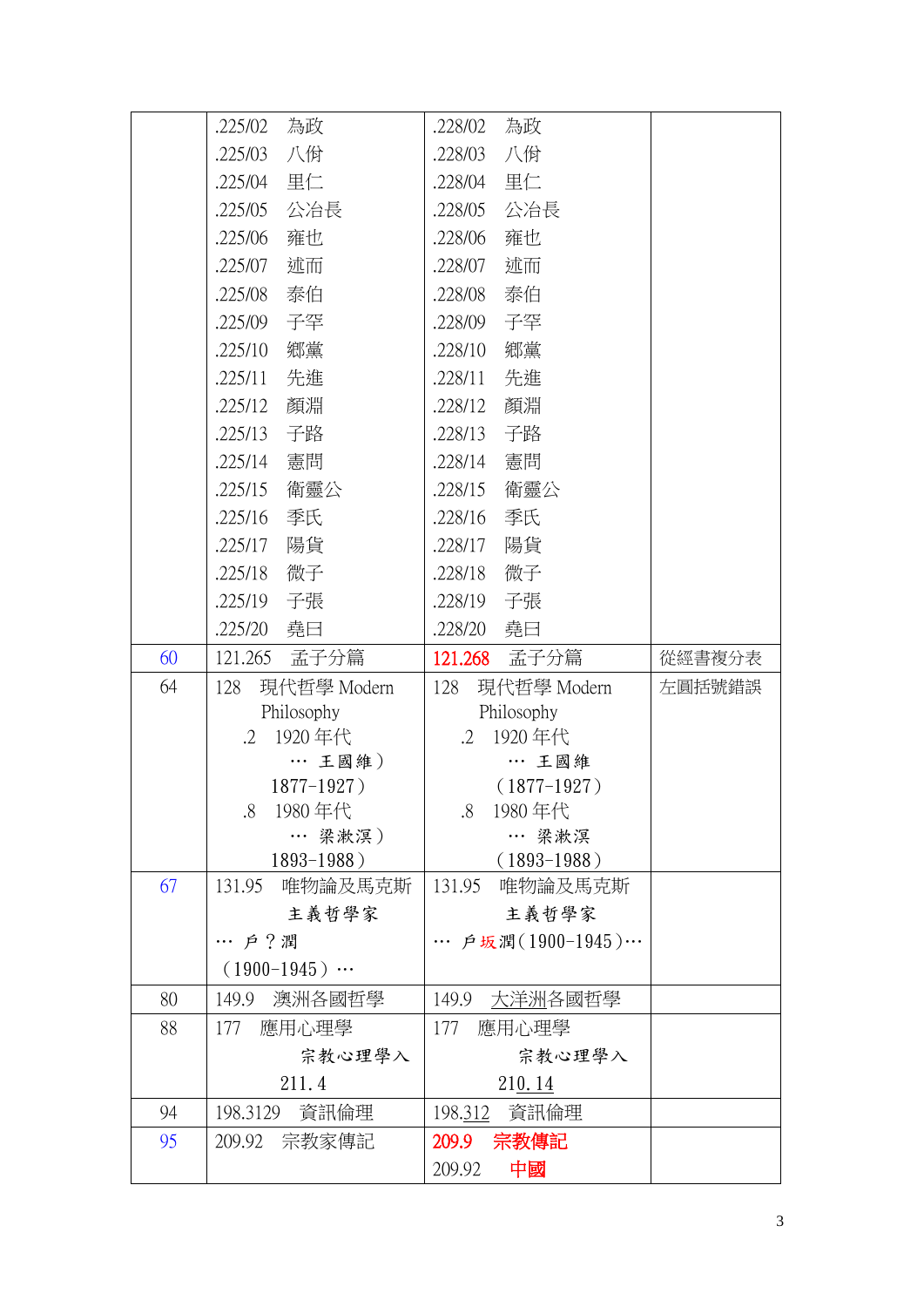|     |                             | 209.933…臺灣                 |      |
|-----|-----------------------------|----------------------------|------|
| 119 | 272.09<br>各地祠祀              | 272.09<br>各地祠祀             |      |
|     |                             | 臺灣<br>.097                 |      |
| 123 | 292.92 占夢參見 175.1           | 292.92 占夢                  |      |
|     | 夢                           | 參見175.1夢                   |      |
| 126 | 309 注釋:自然志入 300.8           | 309 注釋:自然史入 300.8          |      |
| 131 | 312.85 電腦聲音合成               | 312.85<br>電腦聲音合成           |      |
|     | 電腦音樂入                       | 電腦音樂入                      |      |
|     | 919.8                       | 917.7                      |      |
| 131 | 各種輸入法<br>312.929            | 312.929 各種輸入法              |      |
|     | 例如倉頡輸                       | 例如倉頡輸入                     |      |
|     | $\lambda$                   | 法入 312.929T7               |      |
|     | 法入 312.9929T7               |                            |      |
| 132 | 313.24 拓樸群論                 | [313.24 拓樸群論]              |      |
|     |                             | 宜入 315.2代數拓樸               |      |
| 132 | 313.76<br>圖論應用              |                            | 類目刪除 |
| 133 | 314.7 泛函                    | 314.7 泛函分析 Functional      |      |
|     | 分析 Functional analysis      | analysis                   |      |
|     | 抽象分析 (拓樸                    | 抽象分析 (拓樸代                  |      |
|     | 代數)、實值和複數函數                 | 數)入315.2代數拓樸               |      |
|     | (Real and complex           | 實值和複數函數(Real and           |      |
|     | value functions) 入此         | complex value              |      |
|     |                             | functions) 入此              |      |
| 134 | 314.77 拓樸代數                 | [314.77 拓樸代數]              |      |
|     |                             | 宜入 315.2 代數                |      |
|     |                             | 拓樸                         |      |
| 134 | 315.2<br>代數拓樸               | 代數拓樸<br>315.2              |      |
|     |                             | 拓樸群論入此                     |      |
| 135 | 318.26<br>Iterative methods | 318.26<br>疊代法 Iterative    |      |
|     |                             | methods                    |      |
| 138 | 322.473 其他                  | 322.479 其他                 |      |
| 145 | 二十四節氣<br>327.24             | 二十四氣節<br>327.12            |      |
| 148 | 降水 Precipitation<br>328.63  | 328.63<br>降水 Precipitation |      |
|     | 雨淞入此人工                      | 雨淞入此                       |      |
|     | 造雨入 328.89                  | 人工造雨入                      |      |
|     |                             | 328.89                     |      |
| 161 | 340.034<br>化學實驗室            | 340.34<br>化學實驗室            |      |
| 168 | 分子組織<br>348.22              | 分子組織<br>348.22             |      |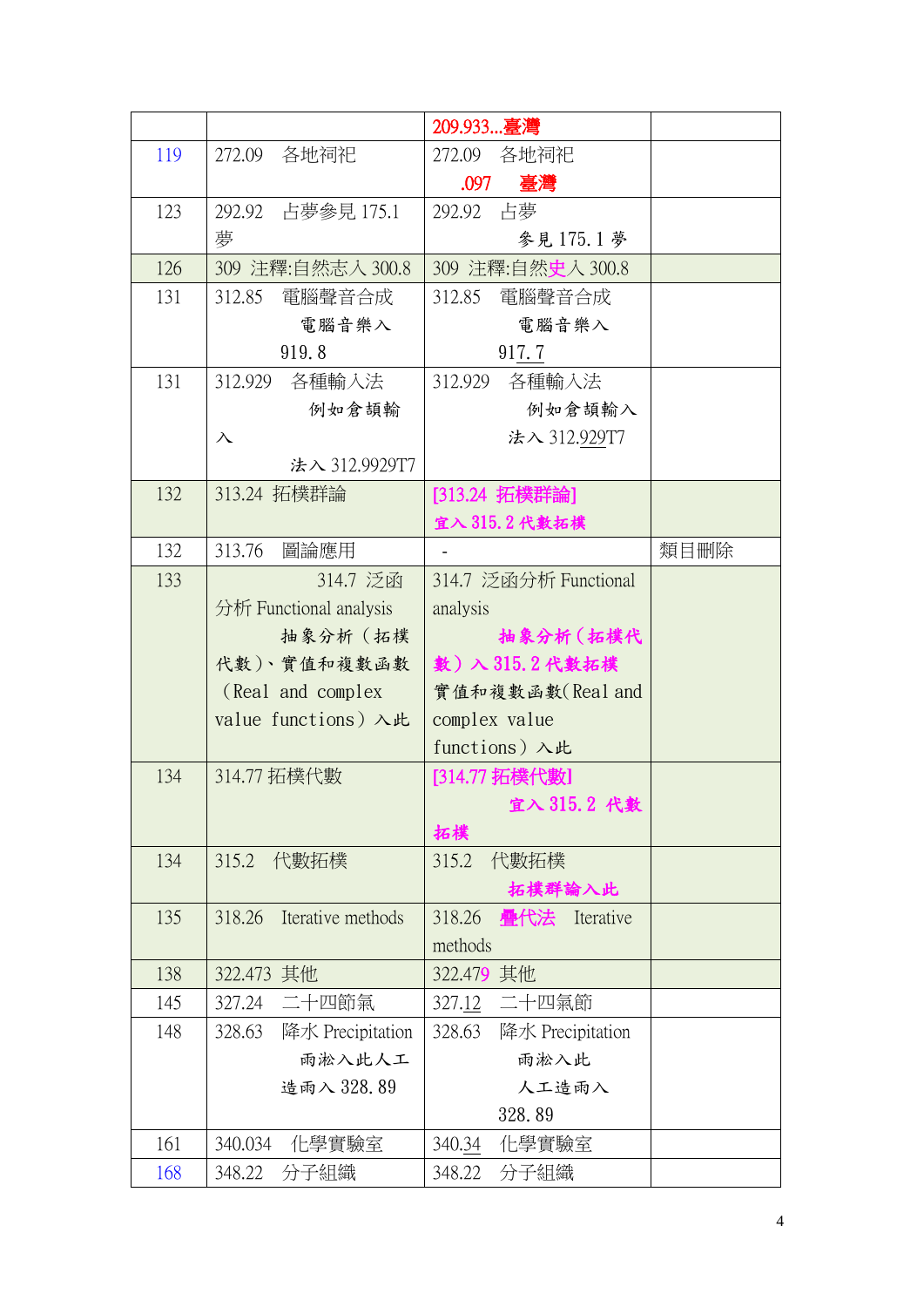|     | … 分子物理                    | … 分子物理                    |      |
|-----|---------------------------|---------------------------|------|
|     | 學入 333.2; 高分              | 學入 339.3; 高分              |      |
|     | 子化學入 346.9                | 子化學入 343                  |      |
| 173 | 351.9<br>海洋學 Oceanography | 351.9<br>海洋學 Oceanography |      |
|     | 海洋生物生態                    | 海洋生物生態入                   |      |
|     | $\lambda$                 | 367.835                   |      |
|     | 367.89                    |                           |      |
| 176 | 354.19 火山誌                | 354.19<br>火山志             |      |
| 182 | 359<br>古生物學 Paleontology  | 359 古生物學 Paleontology     | 注釋刪除 |
|     | 古生態學入                     |                           |      |
|     | 367.29                    |                           |      |
| 182 | 359.18 古生物生態學             | 359.18 古生態學               |      |
| 183 | 古人類學<br>359.6             | 359.6 古人類學                |      |
|     | 參見 391.11 史               | 參見391.2史前                 |      |
|     | 前時期的人類;                   | 時期的人類;                    |      |
|     | 799.1 古人類學                | 799.1 史前人類                |      |
| 186 | 達爾文學說<br>362.1            | 362.1<br>達爾文學說            |      |
|     | Darwinian                 | Darwinian                 |      |
|     | 書例:物種源始                   | 書例:物種原始                   |      |
|     | (Origin of species)       | (Origin of species)       |      |
| 188 | 海洋生物誌<br>366.98           | 366.98<br>海洋生物志           |      |
|     | Biological                | Biological                |      |
|     | oceanography              | oceanography              |      |
| 189 | 367.29<br>古生態學            | [367.29] 古生態學             |      |
|     | Paleoecology              | Paleontology              |      |
|     |                           | 宜入 359.18                 |      |
| 206 | 雙殼綱 Bivalvia<br>386.793   | 386.793<br>雙殼綱 Bivalvia   |      |
|     | 蛤、蚌、牡犡                    | 蛤、蚌、牡蠣                    |      |
|     | 入此                        | 入此                        |      |
| 207 | 內顎亞綱<br>387.73            | 內顎亞綱<br>387.73            |      |
|     | Entognatha                | Entognatha                |      |
|     | 異跳蟲、雙尾                    | 異跳蟲、雙尾蟲                   |      |
|     | 蟲入此                       | 入此                        |      |
|     | 外顎亞綱入<br>$387.741 - 799$  | 外顎亞綱入<br>$387.741 - 797$  |      |
| 212 | 391.2<br>史前時期的人類          | 391.2<br>史前時期的人類          |      |
|     | 參見 359.6 古                | 參見 359.6古                 |      |
|     | 人類學; 799.1                | 人類學; 799.1 史              |      |
|     | 古                         | <u> 前人類</u>               |      |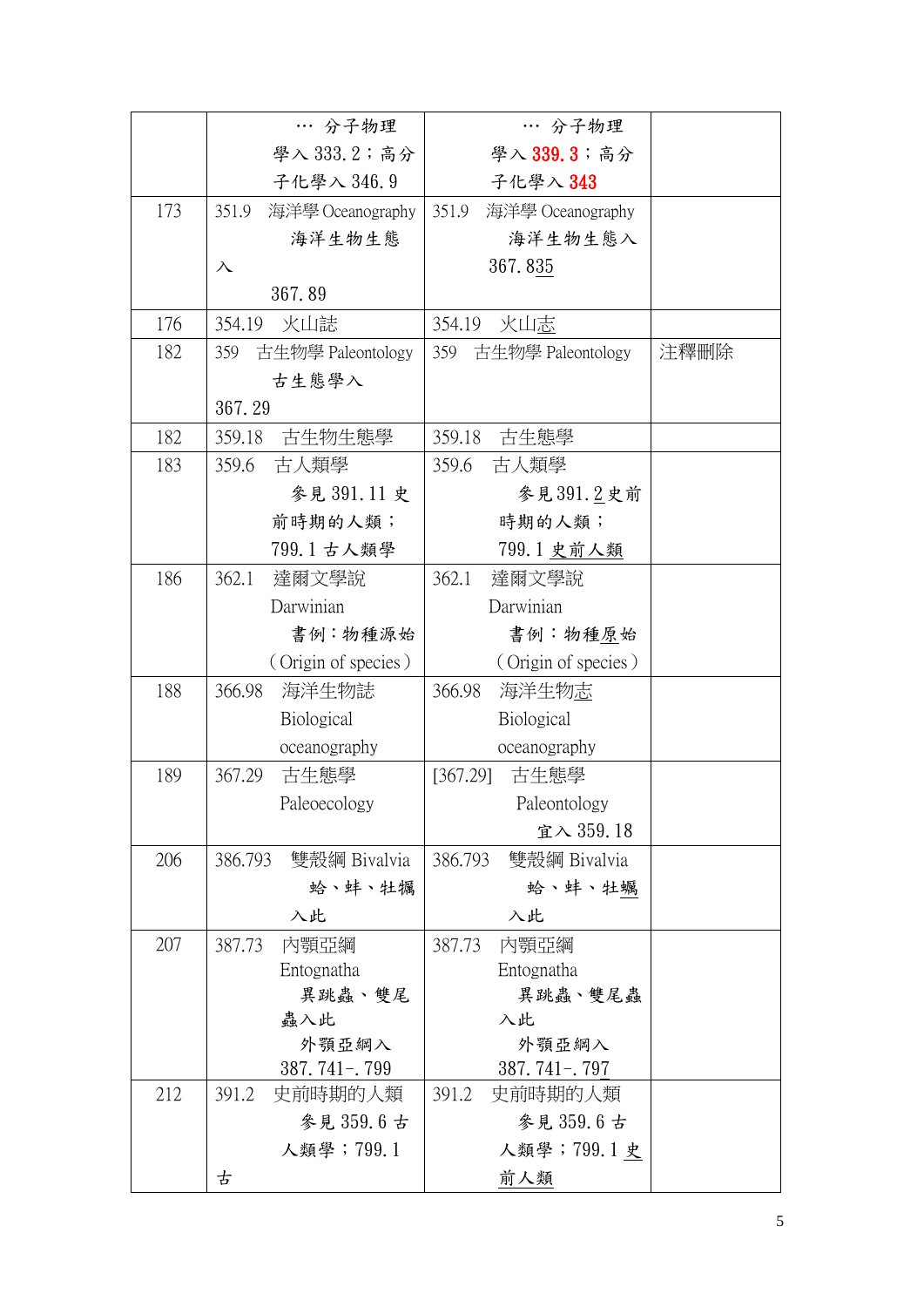|     | 人類學                    |                         |        |
|-----|------------------------|-------------------------|--------|
| 237 | 肺結核<br>415.2773        | [415.2773]<br>肺結核       | 類目重複   |
|     | Pulmonary tuberculosis | Pulmonary tuberculosis] | 改為不用之類 |
|     | 參見412.452結核病預防         | 入 415.462 肺結核           | 目      |
|     |                        | Pulmonary diseases      |        |
| 237 | 415.279<br>其他細菌性感      | 415.279<br>其他細菌性感染      | 刪除「類目新 |
|     | 染疾病                    | 疾病                      | 增」四字   |
|     | 奴卡氏菌病                  | 奴卡氏菌病                   |        |
|     | (Nocardiosos)          | (Nocardiosos), 放線菌病     |        |
|     | 類目新增放線菌病               | (Actinomycosis)入此       |        |
|     | (Actinomycosis)入此      |                         |        |
| 239 | 415.462 肺結核            | 415.462 肺結核             |        |
|     | Pulmonary diseases     | Pulmonary diseases      |        |
|     |                        | 参見 412.452 結核病預         |        |
|     |                        | 防、415.277分枝桿菌感          |        |
|     |                        | 染疾病                     |        |
| 241 | 415.623<br>紫瘢症 Purpura | 紫斑症 Purpura<br>415.623  |        |
| 242 | 自體免疫病<br>415.695       | 自體免疫病<br>415.695        |        |
|     |                        | 自體免疫疾病                  |        |
|     |                        | 綜論或全身性自體免疫疾病            |        |
|     |                        | 入此,免疫反應以攻擊特定            |        |
|     |                        | 器官者入各特定器官或疾             |        |
|     |                        | 病,如間質性肺炎入               |        |
|     |                        | 415.461;紫斑症入            |        |
|     |                        | 415.623;天皰瘡入            |        |
|     |                        | 415.765; 類天皰瘡入          |        |
|     |                        | 415.766;多發性硬化症入         |        |
|     |                        | 415.935                 |        |
| 242 |                        | 415.6951 紅斑性狼瘡          |        |
|     |                        | Systemic lupus          |        |
|     |                        | erythematosus           |        |
| 242 |                        | 415.6952 多發性肌炎;皮肌       |        |
|     |                        | 炎 Polymyositis /        |        |
|     |                        | Dermatomyositis         |        |
| 242 |                        | 415.6953 全身性硬化症         |        |
|     |                        | Systemic sclerosis      |        |
|     |                        | 同:硬皮症、鞏皮症               |        |
|     |                        | (Scleroderma)           |        |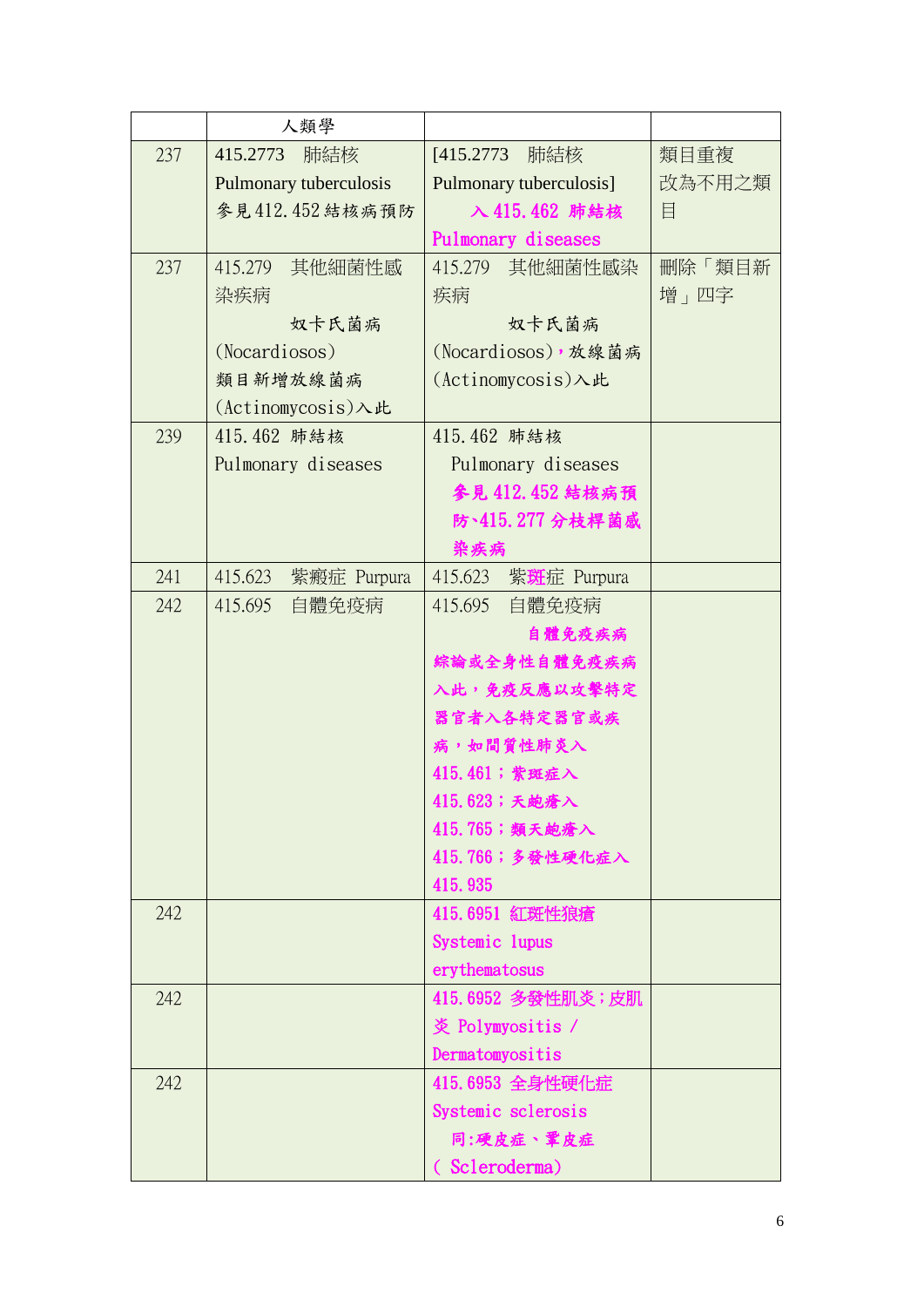| 242 |                           | 415.6954 混合性結締組織                 |        |
|-----|---------------------------|----------------------------------|--------|
|     |                           | 疾病 Mixed connective              |        |
|     |                           | tissue disease                   |        |
| 242 |                           | 415.6955 抗磷脂質症候群                 |        |
|     |                           | Antiphospholipid syndrome        |        |
| 242 |                           | 415.6956 類風濕性關節炎                 |        |
|     |                           | Rheumatoid arthritis             |        |
| 242 |                           | 415.6957 血清陰性關節炎                 |        |
|     |                           | <b>Seronegative</b>              |        |
|     |                           | spondyloarthritis                |        |
|     |                           | 僵直性脊椎炎                           |        |
|     |                           | Ankylosing spondylitis $\lambda$ |        |
|     |                           | 此<br>415.6958 乾燥症                |        |
| 242 |                           | <b>Sjogren's syndrome</b>        |        |
|     |                           | 同:謝格連氏症(Sjogren's                |        |
|     |                           | syndrome)                        |        |
| 243 | 紫瘢症 Purpura<br>[.744]     | [.744] 紫斑症 Purpura               |        |
|     | 宜入 415.623                | 宜入 415.623                       |        |
| 243 | 415.761 紅斑性狼瘡             | [415.761] 紅斑性狼瘡                  | 改為不用類目 |
|     | Lupus erythematosus       | <b>Systemic lupus</b>            |        |
|     |                           | erythematosus                    |        |
|     |                           | 宜入 415.6951                      |        |
| 243 | 415.762 皮肌炎               | [415.762] 皮肌炎                    | 改為不用類目 |
|     | Dermatomyositis           | Dermatomyositis                  |        |
|     |                           | 宜入 415.6952                      |        |
| 243 | 鞏皮症<br>415.763            | [415.763] 鞏皮症                    | 改為不用類目 |
|     | Scleroderma               | Scleroderma                      |        |
|     | 同:硬皮症                     | 同:硬皮症                            |        |
|     |                           | 宜入 415.6953                      |        |
| 243 | 415.764 混合結締組織疾           | [ <b>415.764</b> ]   混合性結        | 改為不用類目 |
|     | 病 Mixed connective tissue | 締組織疾病 Mixed                      |        |
|     | disease                   | connective tissue disease        |        |
| 250 | 整形外科<br>416.4             | 宜入 415.6954<br>416.4 整形外科        |        |
|     | 軀幹                        | 軀幹<br>.416                       |        |
| 259 | 418.52<br>植物性生藥           | 418.52<br>植物性生藥                  |        |
|     | 同:藥用植物                    | 同:藥用植物                           |        |
| 267 | 425.56<br>假髮              | 假髮<br>425.56                     |        |
|     |                           |                                  |        |
|     | 指甲彩繪入此                    | 425.6<br>指甲修飾                    |        |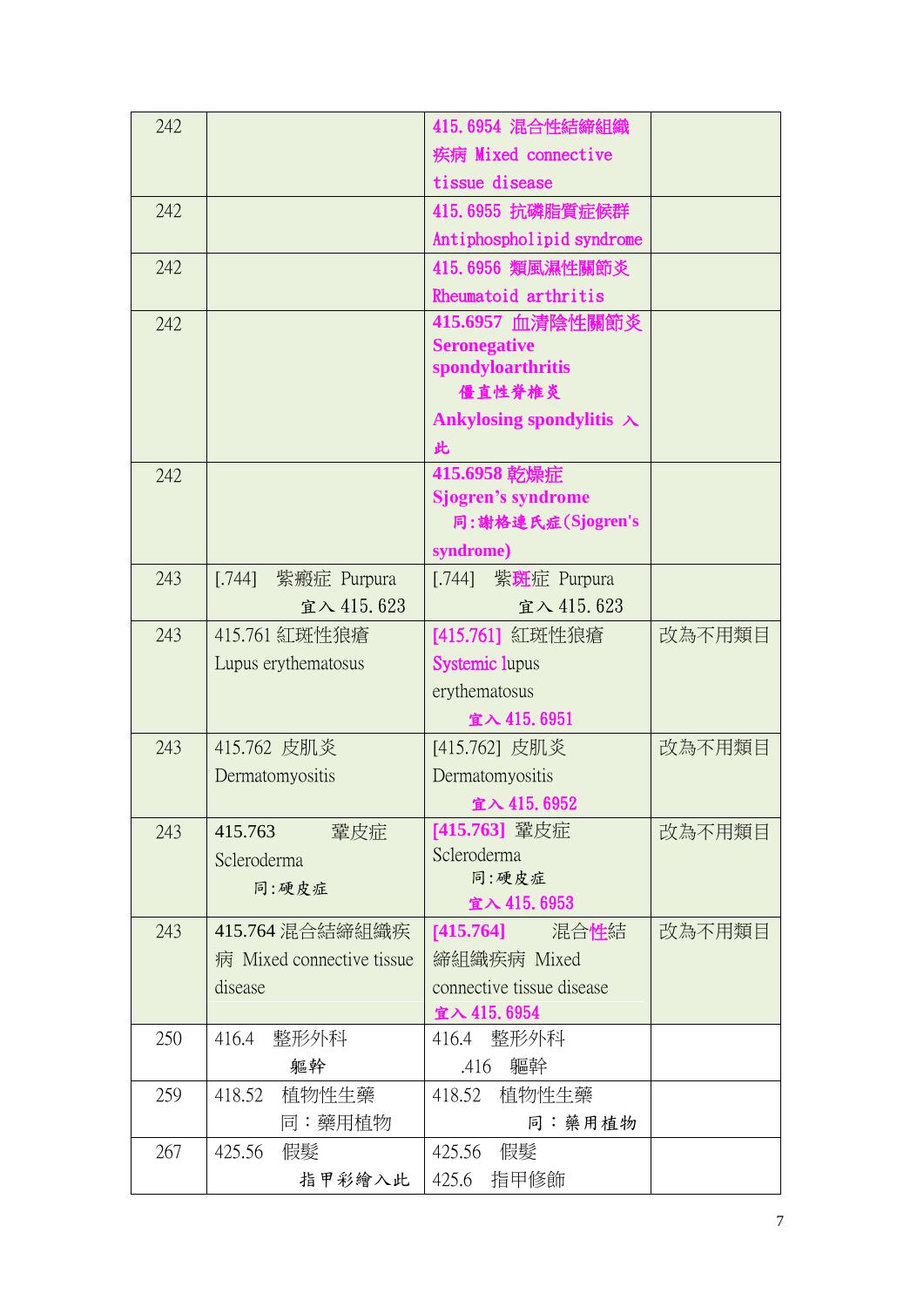|     | 425.6<br>指甲修飾              | 指甲彩繪入此                     |  |
|-----|----------------------------|----------------------------|--|
| 271 | [431.101] 農政機關             | [431.106] 農政機關             |  |
|     | Agricultual administrative | Agricultual administrative |  |
|     | institutes                 | institutes                 |  |
|     | 宜入 573.57                  | 宜入 573.57                  |  |
| 272 | 農業災害史 Agri-<br>433.01      | 農業災害史 Agri-<br>433.09      |  |
|     | cultural disaster          | cultural disaster          |  |
|     | history                    | history                    |  |
| 272 | 中國農業災害<br>433.092          | 中國農業災害史<br>433.092         |  |
|     | 史                          | 荒政史入此                      |  |
| 276 | 434.29<br>收穫與處理            | 434.29<br>收穫與處理            |  |
|     | Harvesting and             | Harvesting and             |  |
|     | handling                   | handling                   |  |
|     | 此處指農產原                     | 此處指農產原                     |  |
|     | 料的收穫與初步                    | 料的收穫與初步                    |  |
|     | 操作採收後處理                    | 操作                         |  |
|     | 如儲存、包裝、                    | 採收後處理過                     |  |
|     | 運輸至消費者手                    | 程 (如儲存、包裝                  |  |
|     | 中之過程入                      | 、運輸至消費者                    |  |
|     | 431.25; 園產品                | 手中)入 $431.25$ ;            |  |
|     | 採                          | 園產品採收技術                    |  |
|     | 收技術入 435.61                | $\lambda$ 435.61           |  |
| 283 | 437.78<br>駝鳥               | 437.78<br>鴕鳥               |  |
| 286 | 畜產加工<br>439.6              | 畜產加工<br>439.6              |  |
|     | 動物油脂入                      | 動物油脂入                      |  |
|     | 466.18                     | 466.172 $\cdots$           |  |
| 296 | 443水利工程                    | 443水利工程                    |  |
|     | 各國農田水利入                    | 各國農田水利入                    |  |
|     | 432.579                    | 434.257                    |  |
| 297 | 443.6433 石門水庫              | 443.6433<br>臺灣閘工           |  |
|     |                            | 石門水庫入                      |  |
|     |                            | 此                          |  |
|     |                            | ,依水庫名稱排                    |  |
| 299 | 444.88<br>・引水同:領港          | 引水<br>444.88               |  |
|     |                            | 同:領港                       |  |
| 317 | 非金屬礦 Nonmetal<br>458       | 458-459 非金屬礦               |  |
|     | mine                       | Nonmetal mine              |  |
|     | 硫黃礦<br>$\cdot$ 1           | 458.1<br>硫黃礦               |  |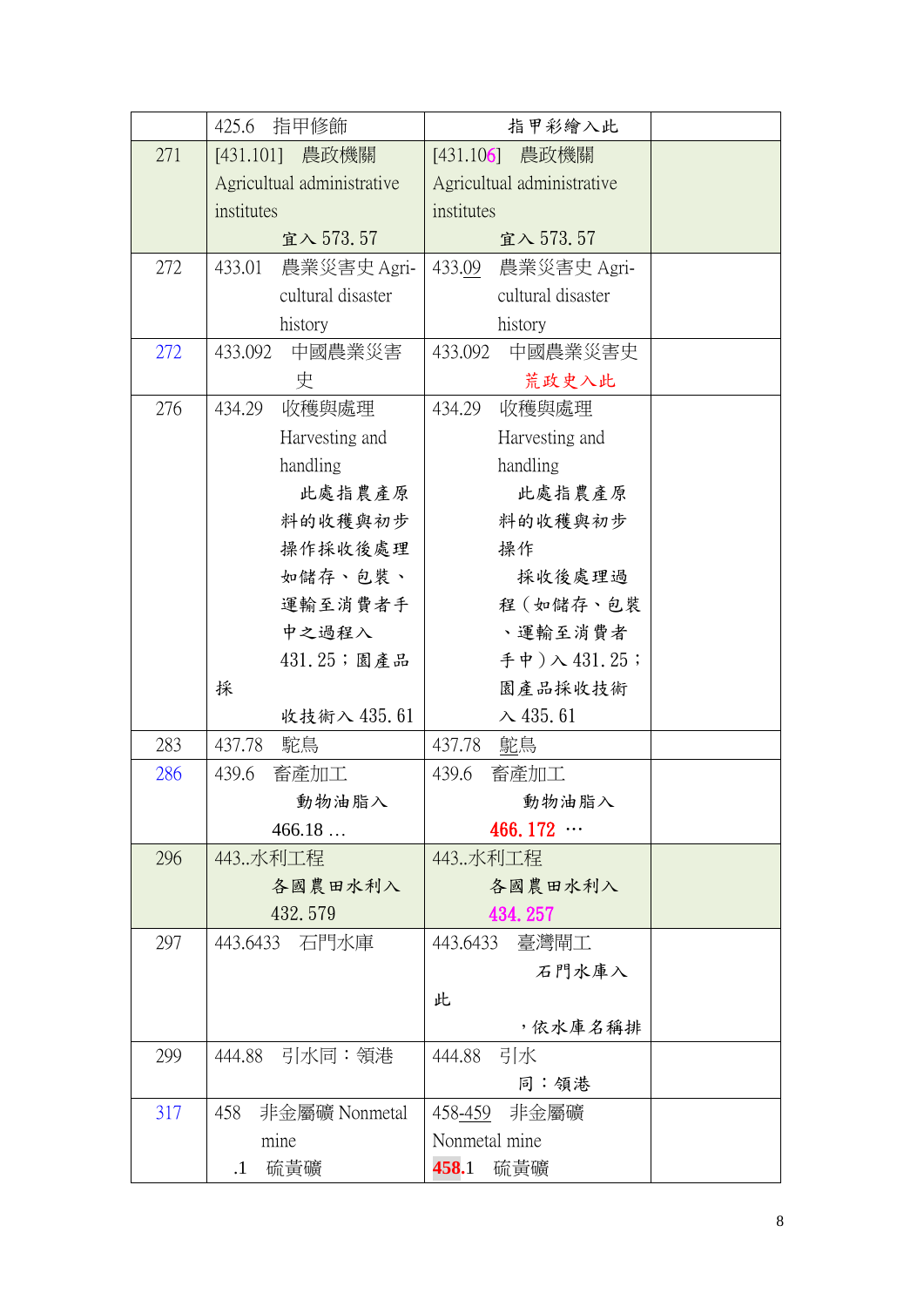|     | $\cdot$ 1<br>石膏礦         | 459.1<br>石膏礦              |            |
|-----|--------------------------|---------------------------|------------|
| 327 | 471.5 電腦製造               | 471.5<br>電腦製造 Computer    |            |
|     | Computer                 | manufacture               |            |
|     | manufacture              | 電腦應用等入                    |            |
|     | 電腦應用等入                   | <u>312</u>                |            |
|     | 312.9 … 使用或              | …使用或兼論軟硬                  |            |
|     | 兼                        | 體者入 312.1                 |            |
|     | 論軟硬體者入                   |                           |            |
|     | 312.91                   |                           |            |
| 336 | 483.5 水產品業 Aquatic       | 483.5 水產品業 Aquatic        |            |
|     | products                 | products                  |            |
|     | 水產漁撈入 437.8              | 捕撈漁業入 438.3               |            |
|     |                          | 水產養殖入 438.6               |            |
|     |                          | 水產品加工入 439.7              |            |
| 342 | 農業簿記<br>[495.53]         | [495.53] 農業簿記             |            |
|     | 宜入 431.468               | 宜入 431.46                 |            |
| 351 | 520.38<br>教育評鑑           | 520.38<br>教育評鑑            | 類目重複       |
|     |                          | 入 526.75 教育               |            |
|     |                          | 評鑑                        |            |
| 353 | 各科教學法<br>521.59          | 各科教學法<br>521.59           |            |
|     | 如物理教學法                   | 如物理教學法                    |            |
|     | 為 521.633                | 為 521.5933                |            |
| 355 | 522.629 各國師資培育           |                           | 刪除         |
|     | 制度                       |                           | 與 522.9 重複 |
| 357 | 大學聯考<br>525.621          | 大學聯考<br>525.611           |            |
| 361 | 學生刊物<br>527.98           | 學生刊物<br>527.98            |            |
|     | 依世界區域                    | 各國學生刊物<br>527.99          |            |
|     | 及分國表複分                   | 依世界區域及                    |            |
|     | 各國學生刊物<br>527.99         | 分國表複分                     |            |
| 393 | 548.31<br>賑災             | 548.31<br>賑災              |            |
|     | 參見433.8中                 | 參見 433.092                |            |
|     | 國農業災害及荒                  | 中國農業災害                    |            |
|     | 政史…                      | 史…                        |            |
| 397 | 國際恐怖;攻擊<br>548.869       | 548.869<br>國際恐怖攻擊事        |            |
|     | 事件                       | 件                         |            |
| 413 | 554.7<br>地價              | 554.7<br>地價               |            |
|     | 徵收 (地價稅)                 | 徵收 (地價稅)                  |            |
|     | $\lambda$ 567.26 … $\pm$ | $\lambda$ 567.241 … $\pm$ |            |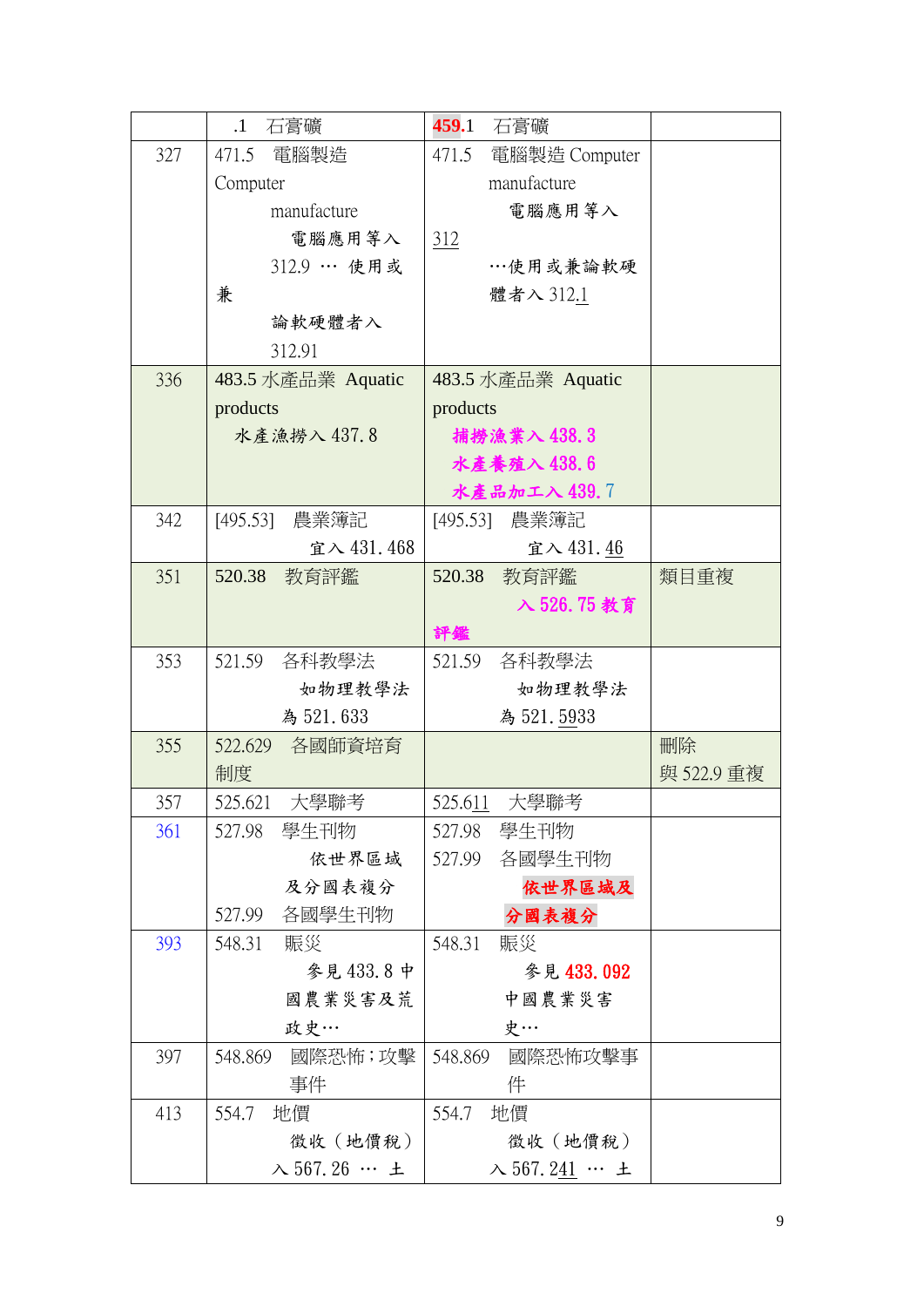|      | 地增值稅入                  | 地增值稅入                   |         |
|------|------------------------|-------------------------|---------|
|      | 567.266                | 567.242                 |         |
| 429  | 563.6 各國證券市場           | 563.6 各國證券市場            | 增補注釋    |
|      |                        | $.62 - .67$ 依世界         |         |
|      |                        | 區域及分國表複                 |         |
|      |                        | 分                       |         |
| 432  | 566.933<br>中華民國財政      | 566.933<br>中華民國地方財政     |         |
| 440  | 教育政策 526.19            | 教育政策 526.11             | 各類政策參考  |
|      |                        |                         | 類表      |
| 445  | [573.86] 審計部           | [573.86] 審計部            |         |
|      | 宜入 564.123             | 宜入 564.133              |         |
| 447  | [575.15] 建設工務;公共       | 575.15 建設工務             |         |
|      | 工程                     | 參見 445 市政               |         |
|      | 宜入445市政                | 工程                      |         |
| 450  | 工程<br>[576.33] 臺灣政黨    | [576.33] 臺灣政黨           |         |
|      | 第一法者…,                 | 第一法者…,                  |         |
|      | 第二法者入                  | 第二法者入                   |         |
|      | 005.64                 | 733.292                 |         |
| 456  | 578.23<br>中外條約及中外      | 578.231-.277 中外條約及      |         |
|      | 關係                     | 中外關係                    |         |
| 463  | 法規彙編 582.187           | 法規彙編 582.189            | 中華人民共和國 |
|      |                        |                         | 法規參考類目表 |
| 464  | 583.33<br>臺灣法規彙編       | 臺灣法規彙編<br>583.33        |         |
|      |                        | 依臺灣縣市表                  |         |
|      |                        | 複                       |         |
|      |                        | 分                       |         |
| 473  | 589.24 行政法院            | 589.24 行政法院             |         |
|      | Circuit court          | Administrative court    |         |
| 489  | 綿延數代史籍之處理法             | 綿延數代史籍之處理法              | 綿延數代史籍  |
|      | 明清史入 625.9             | 明清史入 626.99             | 之處理法    |
| 489- | 489 頁左欄                | 489 頁左欄                 | 綿延數代史籍  |
| 490  | 綿延數代史籍之處理法             | 綿延數代史籍之處理法              | 之處理法    |
|      |                        |                         |         |
|      | 各時期之一般史料入              | 各時期一般史料                 |         |
|      | $650, $ 詔令入 $651,$ 奏議入 | 各時期之一般史料入               |         |
|      | $652,$ 實錄入 $654,$ 檔案   | $650, 324$ $651, 514$   |         |
|      |                        | $652, $ 實錄入 $654, $ 檔案入 |         |
|      |                        | 655 等各項                 |         |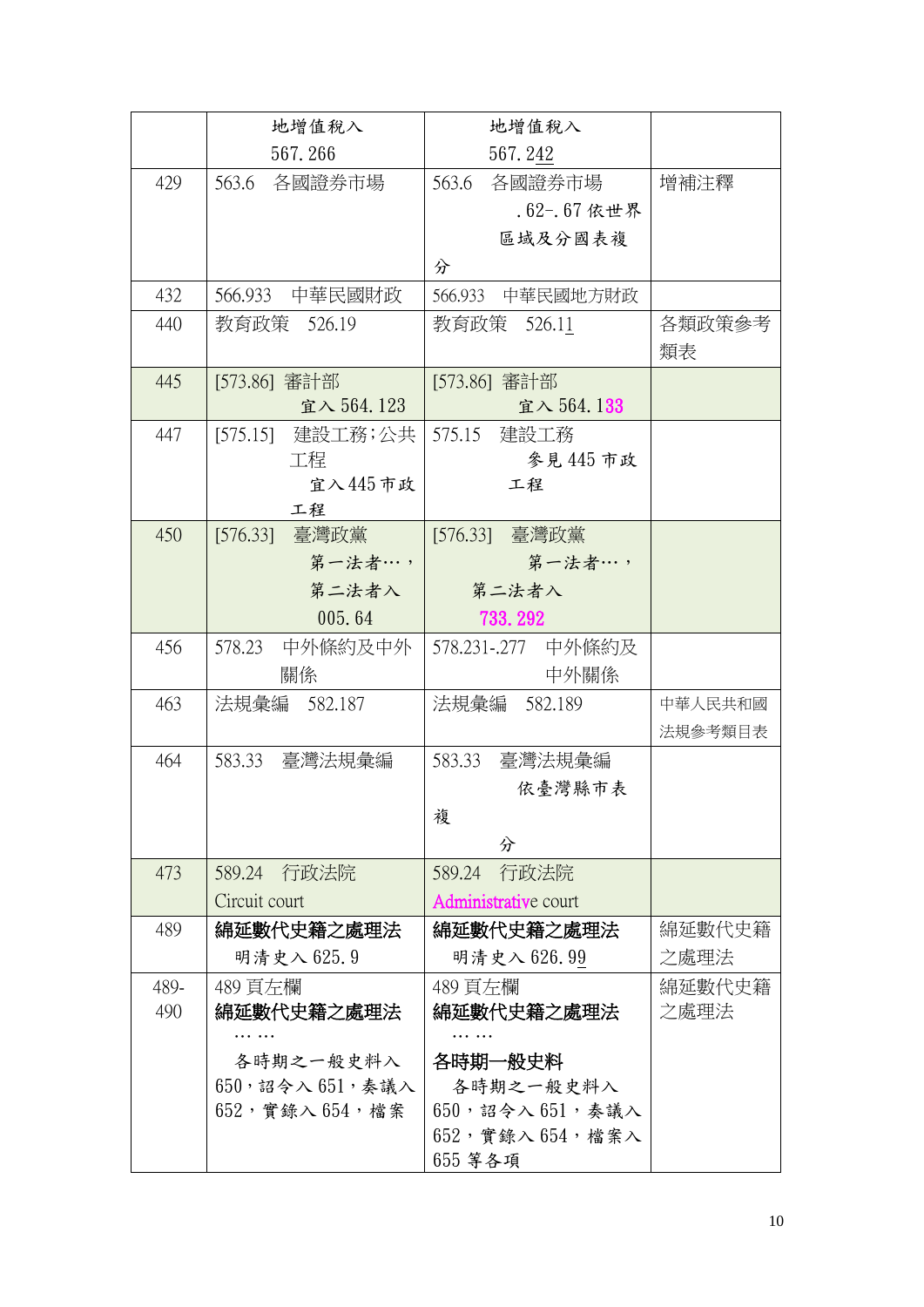| 497 | 626.93 桂王 (1647-1662)                  | 626.93 桂王 (1647-1662)                            |          |
|-----|----------------------------------------|--------------------------------------------------|----------|
|     | 書例:永歷實                                 | 書例:永曆實                                           |          |
|     | 錄                                      | 錄                                                |          |
| 500 | 國民政府遷臺<br>628.63                       | 628.63<br>國民政府遷臺 <b>以</b>                        |          |
|     | $(1949 -$<br>$\big)$                   | 後 (1949-                                         |          |
| 511 | 671-676 各省地方志                          | 671-676 各省地方志                                    |          |
|     | 書例:濟南府                                 | 書例:濟南府                                           |          |
|     | 志入 671.24/100                          | 志入 671.24/102                                    |          |
| 512 | 【地方志複分表】                               | 【地方志複分表】                                         |          |
|     |                                        | 地名<br>37                                         |          |
|     |                                        | 38<br>聚落                                         |          |
| 515 | 中國地理類志                                 | 中國地理類志                                           | 當頁近天頭處   |
|     | Topicla topography                     | Topical topography                               |          |
| 515 | 中國地理類志<br>680                          | 中國地理類志<br>680                                    |          |
|     | Topicla topography                     | Topical topography                               |          |
| 523 | 辭典<br>$\overline{4}$                   | 辭典<br>04                                         | 各國史地複分   |
|     | 5<br>期刊                                | 期刊<br>05                                         | 表        |
|     | 叢書<br>8                                | 08 叢書                                            |          |
| 523 | 欽察汗國(全帳<br>730.251<br>國 $)(1243-1502)$ | 730.251<br>欽察汗國 ( <u>金</u> 帳<br>國) $(1243-1502)$ |          |
| 524 | 730.62<br>1201-1400                    | 730.62<br>1201-1400                              |          |
|     | 書例:諸蕃志                                 | 書例:諸蕃志                                           |          |
|     | (趙如适)、島夷                               | (趙汝适)、島夷誌                                        |          |
|     | 誌                                      | 略(汪大淵)                                           |          |
|     | 略(汪大淵)                                 |                                                  |          |
| 527 | 731.7<br>日本地方志                         | 日本地方志<br>731.7                                   |          |
|     | 依日本時代表                                 | 依日本分區表                                           |          |
|     | 複分                                     | 複分                                               |          |
| 528 | 23<br>木縣 (下野) Tochigi                  | 23<br>栃木縣 (下野) Tochigi                           | 日本分區表    |
| 537 | 臺灣分區志<br>733.9                         | 臺灣分區志<br>733.9                                   |          |
|     | 必要時依臺灣                                 | 必要時依臺灣各                                          |          |
|     | 史                                      | 區複分表複分                                           |          |
|     | 地複分表複分                                 |                                                  |          |
| 537 | 基隆市志入 678.17/1                         | 基隆市志入 733.917/1                                  | 左欄書例 1 行 |
| 537 | 噶瑪蘭廳志入 678.81/1                        | 噶瑪蘭廳志入 733.981/1                                 | 左欄書例2行   |
| 537 | 臺北市發展史入 678.2/2                        | 臺北市發展史入 733.92/2                                 | 左欄書例3行   |
| 537 | 宜蘭文獻(期刊)人                              | 宜蘭文獻(期刊)入                                        | 右欄書例 1-2 |
|     | 678.82/05                              | 733.982/05                                       | 行        |
| 537 | 板橋市街地圖入                                | 板橋市街地圖入                                          | 右欄書例3行   |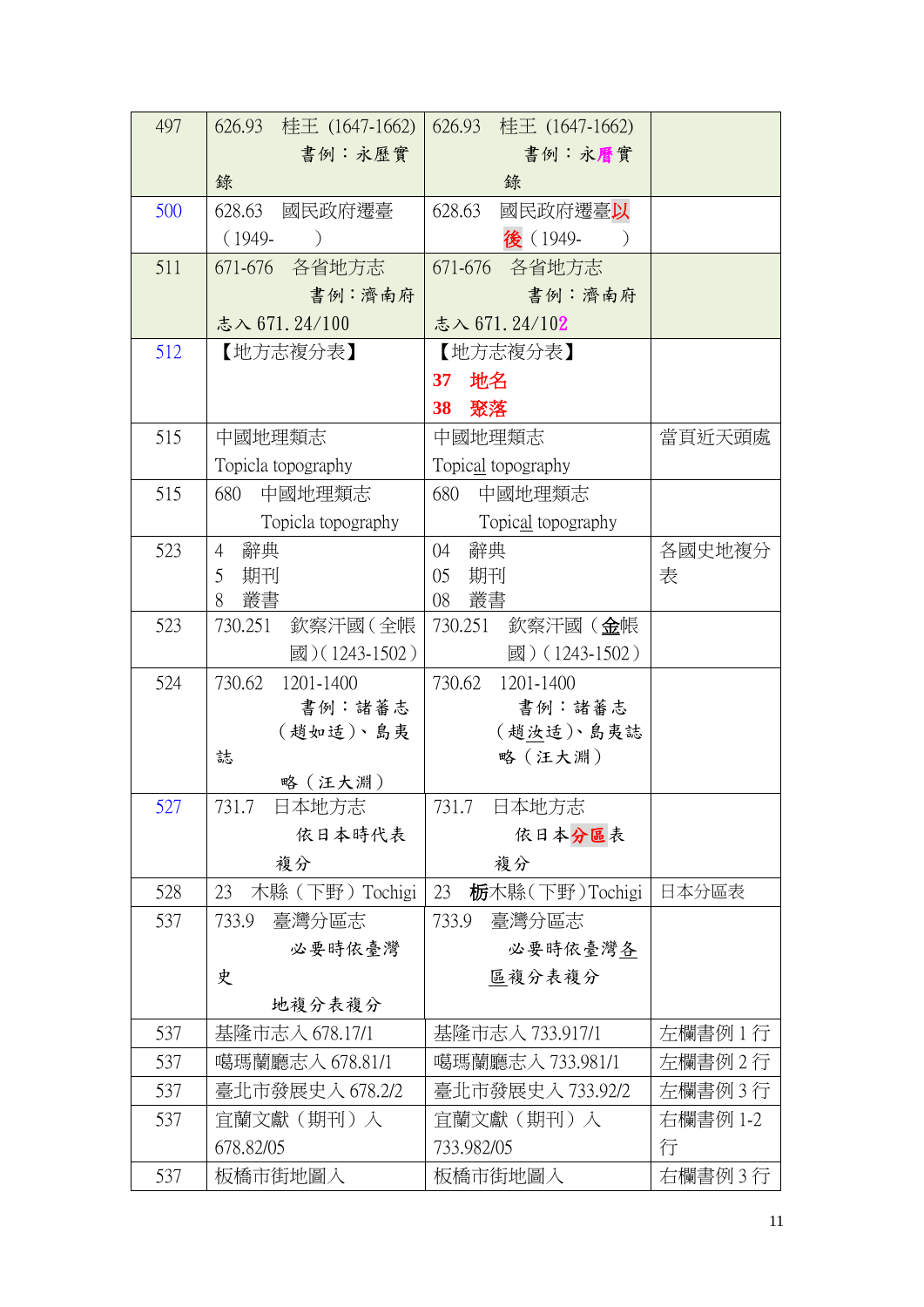|            | 678.331/35                                   | 733.9331/35                       |           |
|------------|----------------------------------------------|-----------------------------------|-----------|
| 537        | 苗栗地名探源人                                      | 苗栗地名探源人                           | 右欄書例4行    |
|            | 678.47/37                                    | 733.947/37                        |           |
| 537        | 高雄市人口變遷入                                     | 高雄市人口變遷入                          | 右欄書例 5 行  |
|            | 678.71/42                                    | 733.971/42                        |           |
| 537        | 媽宮的寺廟入 678.911/61                            | 媽宮的寺廟入 733.9911/61                | 右欄書例6行    |
| 537        | 新竹縣統計要覽入                                     | 新竹縣統計要覽入                          | 右欄書例7行    |
|            | 678.44/028                                   | 733.944/028                       |           |
| 537        | 鳳山縣志入 678.703/1                              | 鳳山縣志入 733.9703/1                  | 右欄書例8行    |
| 537        | 高屏古今史蹟入 678.7/6                              | 高屏古今史蹟入 733.97/6                  | 右欄書例9行    |
| 537        | 高雄市年鑑入 678.71/058                            | 高雄市年鑑入 733.971/058                | 右欄書例 10 行 |
| 538        | 32<br>淡水 (滬尾)                                | 32<br>淡水 (滬尾)                     | 臺灣分區表     |
|            | 清期淡水廳入                                       | 清時期淡水廳入                           |           |
|            | 678.12                                       | 733.912                           |           |
| 544        | 734.4 哈薩克 Kazak                              | 734.4 哈薩克 Kazakstan               |           |
| 544        | 734.5<br>烏茲別克                                | 734.5<br>鳥茲別克                     |           |
|            | <b>Uzbek</b>                                 | Uzbekistan                        |           |
| 544<br>544 | 734.6<br>塔吉克 Tadzhik<br>734.7<br>吉爾吉斯 Kirgiz | 734.6 塔吉克 Tajikitan<br>734.7 吉爾吉斯 |           |
|            |                                              | <b>Kyrgyzstan</b>                 |           |
| 544        | 734.8 土庫曼                                    | 734.8 土庫曼                         |           |
|            | Turkmen                                      | Turkmenistan                      |           |
| 551        | 740.2141 馬其頓                                 | 740.2141 馬其頓                      |           |
|            | Macedonia                                    | Macedonia                         |           |
|            | 參見749.6                                      | 參見 749.34                         |           |
|            | 馬其頓                                          | 馬其頓                               |           |
| 551        | 740.22 古代羅馬 羅馬                               | 740.22 古代羅馬                       |           |
|            | 帝                                            | 羅馬帝國入此                            |           |
|            | 國人此                                          |                                   |           |
| 552        | 1648-1715 十七<br>740.247                      | 740.247<br>1648-1715              |           |
|            | 世紀入此                                         | 十七世紀入此                            |           |
| 558        | 萄萄牙地方志<br>746.27                             | 葡萄牙地方志<br>746.27                  |           |
| 559        | 748.752<br>烏克蘭                               | 748.752<br>烏克蘭                    |           |
|            | Ukrainia                                     | Ukraine                           |           |
| 559        | 748.753<br>摩爾達維亞                             | 748.753<br>摩達維亞                   |           |
| 560        | 749.35<br>斯洛維尼亞                              | 749.35<br>斯洛維尼亞                   |           |
|            | Slovania                                     | Slovenija                         |           |
| 560        | 馬其頓 Macedonia<br>749.6                       | 馬其頓 Macedonia<br>749.34           |           |
| 560        | 749.31 南斯拉夫                                  | 749.3 南斯拉夫                        |           |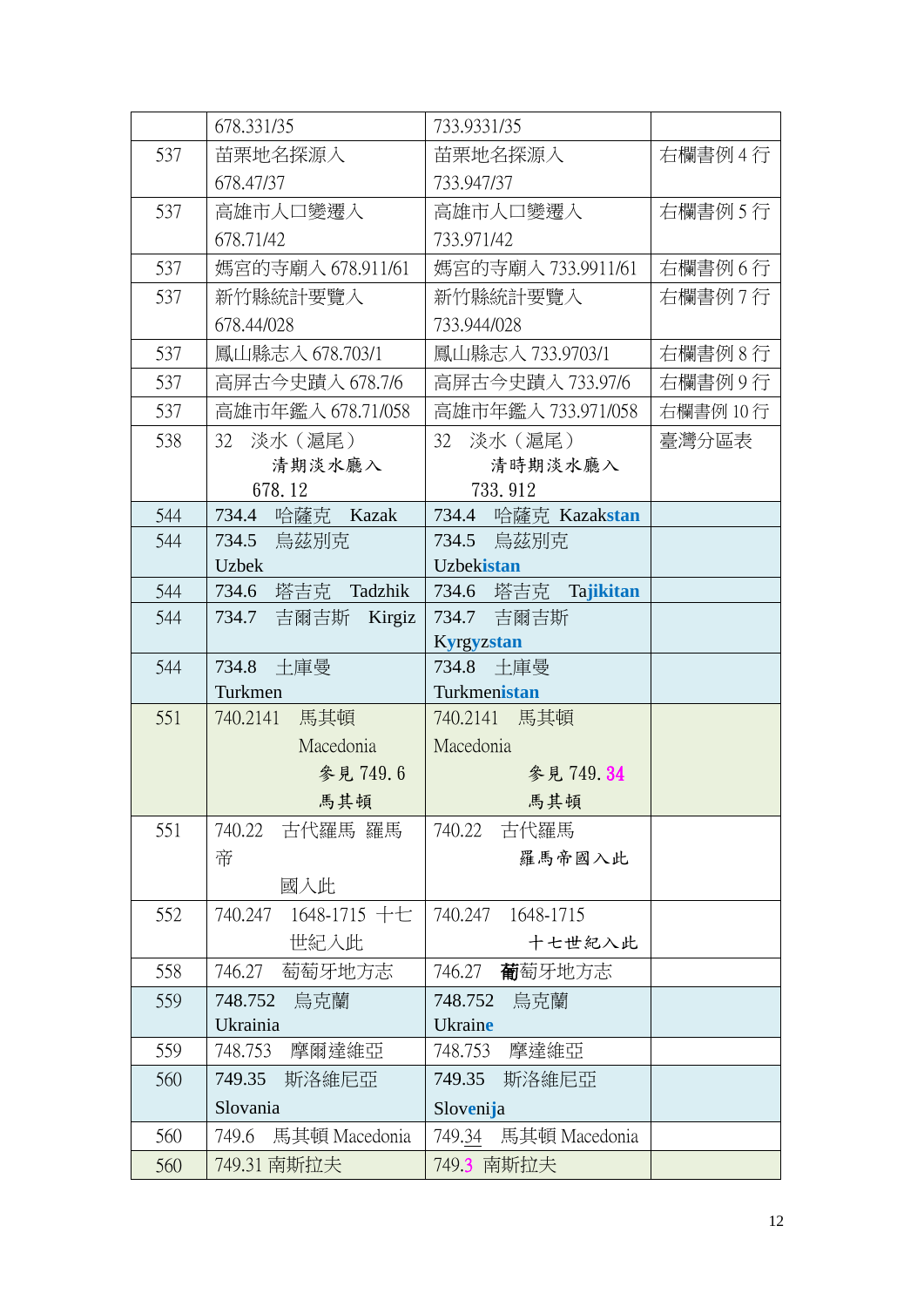|     | Yugoslavia                | Yugoslavia                |         |
|-----|---------------------------|---------------------------|---------|
| 560 |                           | 749.31 寒爾維亞               | 2006年獨立 |
| 560 | 749.32 蒙特尼格羅              | 749.32 蒙特內哥羅              |         |
|     | Montenegro                | Montenegro                |         |
| 560 | 749.6 馬其頓 Macedonia       | 749.34 馬其頓 Macedonia      |         |
| 566 | 755.82 巴哈馬                | 755.82 巴哈馬                |         |
|     | Bahama                    | <b>Bahamas</b>            |         |
| 569 | 764.2 喀麥隆                 | 764.2 喀麥隆                 |         |
|     | Cameron                   | Cameroon                  |         |
| 570 | 西撒哈拉 West<br>767.6        | 西撒哈拉<br>767.6             |         |
|     | Sahara                    | Western Sahara            |         |
| 574 | 中國普通總傳<br>782.1           | 中國普通總傳<br>782.1           |         |
|     | 書例:清史列                    | 依中國時代表                    |         |
|     | 傳                         | 複分                        |         |
|     | 依中國時代表                    | 書例:清史列                    |         |
|     | 複分                        | 傳                         |         |
|     |                           |                           |         |
| 575 | 782.6 各地總傳                | 各地總傳<br>782.6             |         |
|     | 書例:廣州人物                   | 依中國省區縣市                   |         |
|     | 傳(黃佐)入<br>782.633         | 表複分<br>書例:廣州人物            |         |
|     | 依中國省區縣                    | 傳 (黃佐) 入                  |         |
|     | 市表複分                      | 782.633                   |         |
| 579 | 793.4<br>古錢               | 793.4<br>古錢               |         |
|     | 同:泉幣 書                    | 同:泉幣                      |         |
|     | 例:泉志(洪遵)…                 | 書例:泉志(洪                   |         |
|     |                           | 遵)…                       |         |
| 581 | 史前人類<br>799.1             | 799.1<br>史前人類             |         |
|     | 如人類化石「北                   | 如人類化石「北                   |         |
|     | 京人   等,或入                 | 京人   等, 宜入                |         |
|     | 359.6                     | 359.6                     |         |
| 594 | 芬蘭語 Finnish<br>807.24     | 芬蘭語 Finnish<br>807.24     |         |
|     | 蘇奧密語                      | 同:蘇奧密語                    |         |
|     | (Suomi)                   | (Suomi)                   |         |
| 598 | 811.7<br>翻譯機              | 811.7<br>翻譯               |         |
|     | 械翻譯入                      | 機械翻譯入                     |         |
|     | 801.47                    | 801.47                    |         |
| 610 | 858<br>俗文學 Popupar liter- | 858<br>俗文學 Popular liter- |         |
|     | atiure                    | ature                     |         |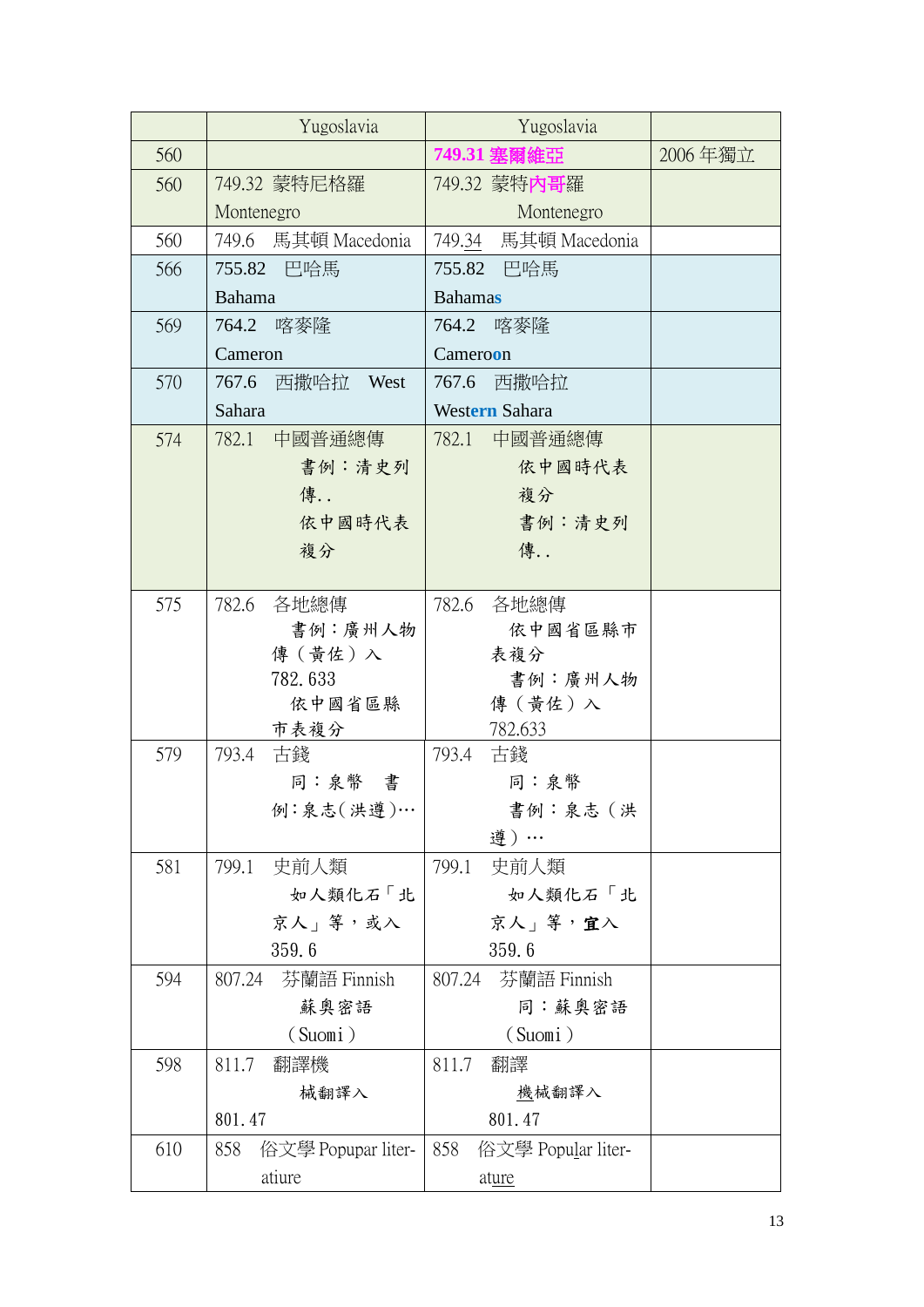| 612 | 861.512 萬葉集萬葉假           | 861.512<br>萬葉集           |              |
|-----|--------------------------|--------------------------|--------------|
|     | 名入 803.112               | 萬葉假名入                    |              |
|     |                          | 803.112                  |              |
| 623 | 新聞檢查<br>891.3            | 891.9<br>新聞檢查            |              |
| 629 |                          | 唱片目錄<br>910.215          | 類目新增         |
| 631 | 912.39 其他管絃樂             | 912.39 其他管絃樂             | 刪除重複 (與      |
|     | 協奏曲、進行曲                  | 進行曲入此                    | 911.65 注釋重   |
|     | $\lambda$                |                          | 複)           |
|     | 此                        |                          |              |
| 636 | 919.97<br>唱片目錄           |                          | 類目刪除         |
| 648 | 顯微攝影術<br>954.8           | 顯微攝影術<br>954.8           |              |
|     | 顯微鏡攝影法入                  | 顯微鏡攝影法入                  |              |
|     | 368.7                    | 360.3251                 |              |
|     | 得入 469.95                | 微印攝影術得入                  |              |
|     |                          | 469.411                  |              |
| 649 | 961<br>圖案 Pattern        | 圖案 Pattern<br>961        |              |
|     | 專述裝飾文字者<br>$\lambda$ 965 | 專述裝飾文字者<br>$\lambda$ 962 |              |
| 656 | 983.119 各地得依日本           | 983.119 各地               |              |
|     | 分                        | 得依日本分                    |              |
|     | 區表複分                     | 區表複分                     |              |
| 675 | 11 河北省                   | 11 河北省                   |              |
|     | 北京市<br>101               | 北京市 671.09               |              |
| 679 | 荏平縣<br>307               | 茌平縣<br>307               |              |
|     | 博平縣入此                    | 博平縣入此                    |              |
| 680 | 142 濟源市                  |                          | 附表七          |
|     |                          |                          | 重複刪除,遵       |
|     |                          |                          | 從原增訂七版       |
|     |                          |                          | 類號 13 河南     |
|     |                          |                          | 省【239 濟源     |
|     |                          |                          | 市 濟源縣】       |
| 688 | 475<br>大豐市 台北縣           | 475<br>大豐市 台北縣           | 附表七          |
|     |                          |                          | 改標楷體         |
| 690 | 浙江省<br>23                | 浙江省<br>23                | 附表七          |
|     | 杭州市<br>101               | 杭州市<br>101               | 改粗體字         |
| 704 | 35<br>廣西壯族自治區            |                          | 附表七          |
|     |                          |                          | 刪除           |
| 707 | 440 麗江地區                 | 440 麗江市                  | 2002.12.6 已改 |
|     |                          | 原麗江地區                    | 置現今行政區       |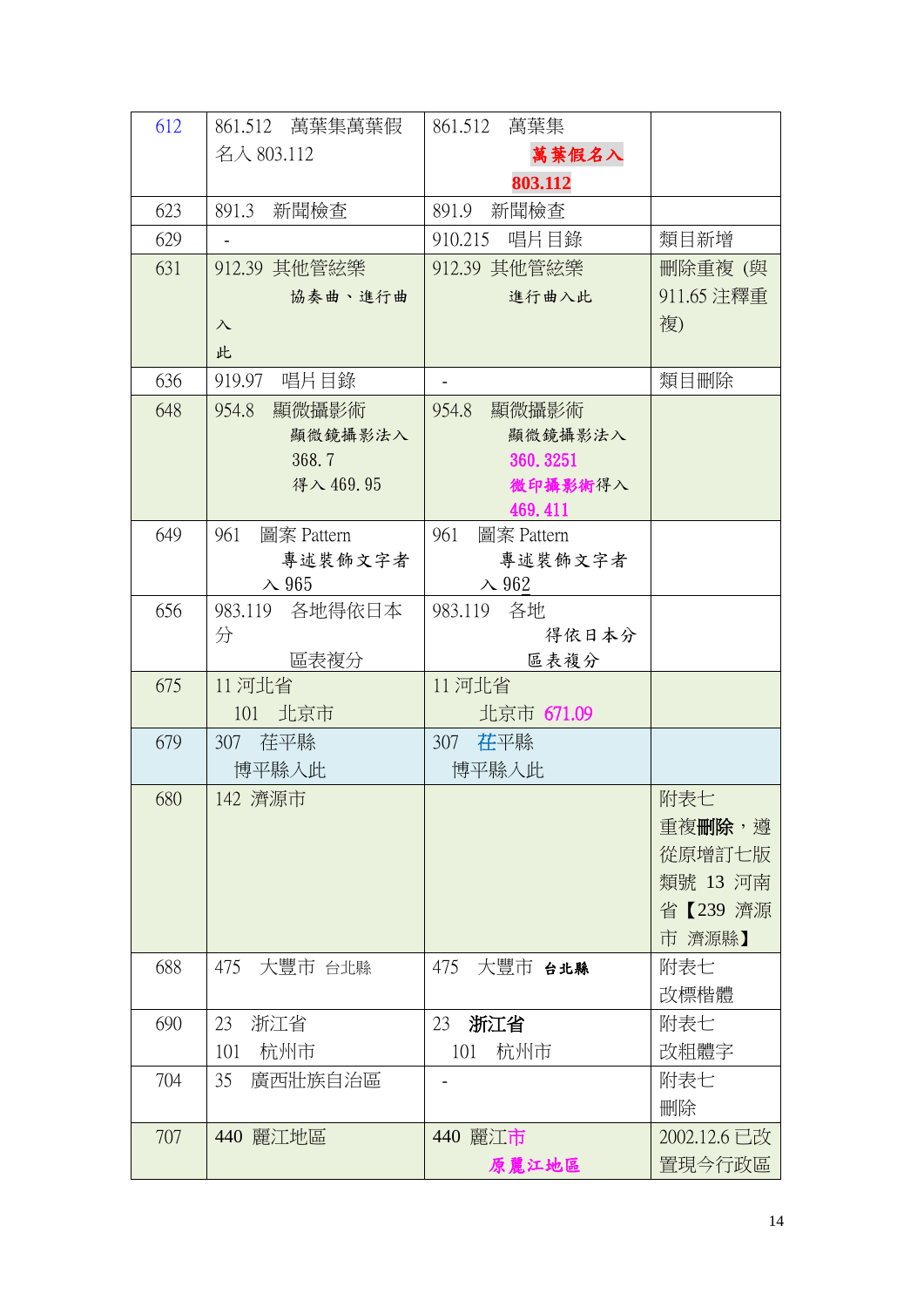|         |                       |                                | 劃      |
|---------|-----------------------|--------------------------------|--------|
| 707     | 441 麗江納西族自治縣          | 441 玉龍納西族自治縣                   |        |
|         |                       | 原麗江納西族自治                       |        |
|         |                       | 縣                              |        |
| 716     | 675.39/400<br>伊克昭盟    | 675.39/400 鄂爾多斯市               |        |
|         |                       | 舊稱伊克昭盟,原屬                      |        |
|         |                       | 綏遠省。管轄東勝區                      |        |
|         |                       | (原東勝市)、準格爾                     |        |
|         |                       | 旗、烏審旗、伊金霍                      |        |
|         |                       | 洛旗、鄂托克旗、鄂                      |        |
|         |                       | 托克前旗、杭錦旗、                      |        |
|         |                       | 達拉特旗。                          |        |
| 716     | 675.39/403 東勝市        | 675.39/403 東勝區                 |        |
|         |                       | 東勝廳 東勝縣 東勝                     |        |
|         |                       | 市 原屬綏遠省                        |        |
| 723     | 附表八 臺灣縣市表             |                                | 見新表    |
| 724-729 | 附表九 臺灣鄉鎮表             |                                | 見新表    |
| 730     | 344<br>哈薩克 Kazak      | 344<br>哈薩克<br>Kazakstan        |        |
| 730     | 345<br>烏茲別克 Uzbek     | 345<br>烏茲別克                    |        |
|         |                       | Uzbekistan                     |        |
| 730     | 塔吉克<br>346<br>Tadzhik | 346<br>塔吉克<br><b>Tajikitan</b> |        |
| 730     | 347<br>吉爾吉斯 Kirgiz    | 347 吉爾吉斯                       |        |
|         |                       | <b>Kyrgyzstan</b>              |        |
| 730     | 348<br>十庫曼<br>Turkmen | 348<br>土庫曼                     |        |
|         |                       | Turkmenistan                   |        |
| 731     | 尼泊爾 Nepal<br>3741     | 尼泊爾 Nepal<br>374               |        |
| 732     | 南斯拉夫<br>493           | 南斯拉夫<br>493                    | 世界區域及分 |
|         | 塞爾維(Serbia)入此         |                                | 國表     |
| 732     |                       | 4931<br>塞爾維亞                   |        |
| 732     | 4935<br>斯洛維尼亞         | 4935<br>斯洛維尼亞                  |        |
|         | Slovania              | Slovenija                      |        |
| 732     | 巴哈馬<br>5582<br>Bahama | 5582<br>巴哈馬<br><b>Bahamas</b>  |        |
| 733     | 642<br>喀麥隆<br>Cameron | 642<br>喀麥隆<br>Cameroon         |        |
| 734     | 西撒哈拉 West<br>676      | 676<br>西撒哈拉 Western            |        |
|         | Sahara                | Sahara                         |        |
| 747     | 元穎<br>4.17            | 元稹<br>4.17                     | 附表十二   |
| 748     | 周邦道<br>5.16           | 周邦彥<br>5.16                    | 附表十二   |
| 754     | 四畫<br>元穎              | 四畫<br>元稹                       | 附表十二   |